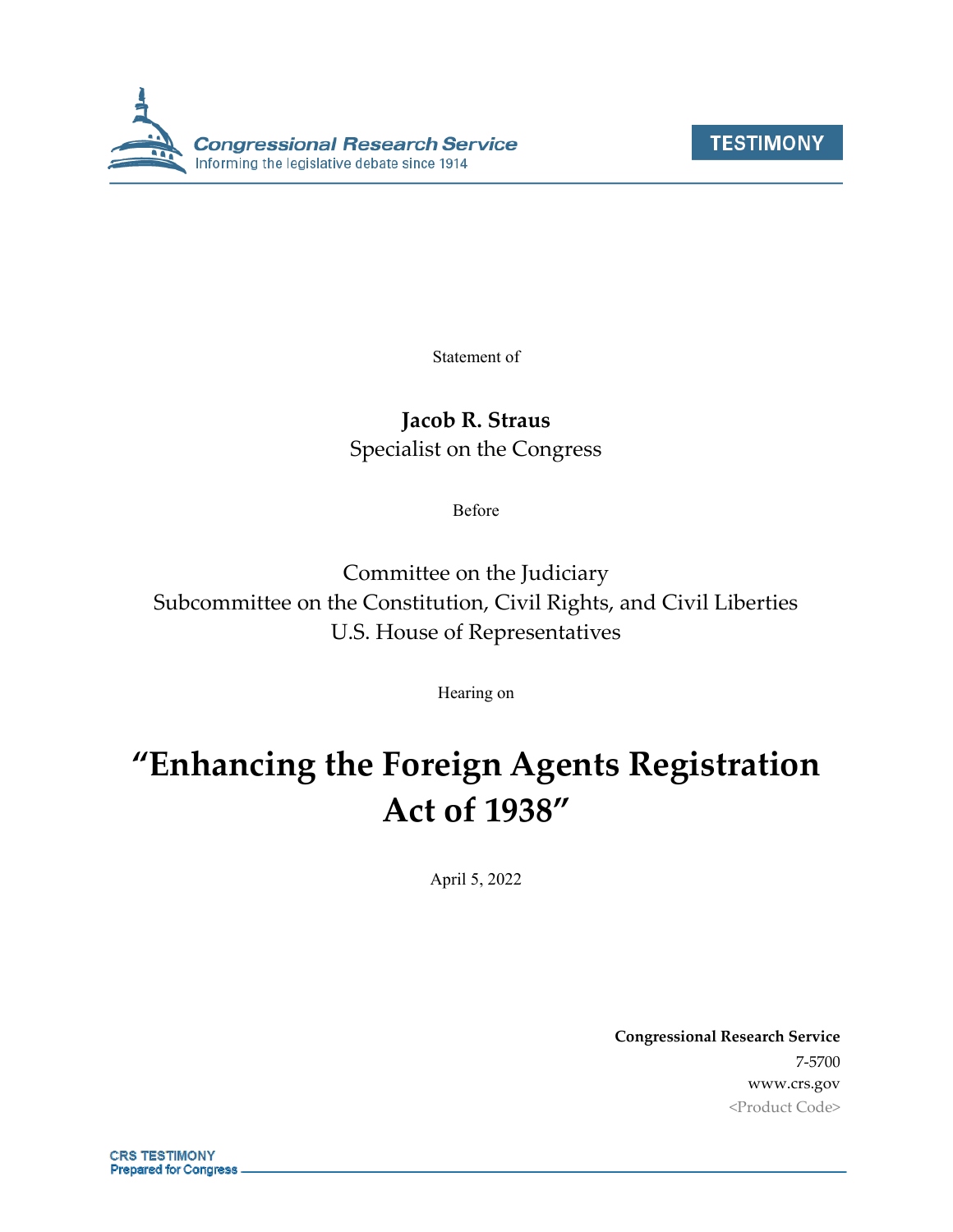Chairman Cohen, Ranking Member Johnson, and Members of the Subcommittee, on behalf of the Congressional Research Service thank you for this opportunity to discuss current legislative proposals to amend the Foreign Agents Registration Act (FARA).

My testimony focuses on two areas: (1) background on the Foreign Agents Registration Act, including past amendments to FARA; and (2) a discussion of recent legislative proposals to amend FARA. The discussion of recent legislation focuses on several policy proposals included in multiple introduced measures. These include proposals to provide civil investigative demand authority to the Department of Justice (DOJ); increase penalties for noncompliance; repeal or modify certain statutory exemptions to FARA; change how DOJ administers FARA; amend registration and disclosure requirements; enhance public access to FARA registration statements; change labeling requirements for informational materials; and require federal agencies to report to Congress on FARA administration and enforcement.

This written statement is drawn in part from other CRS products, including CRS Report R46435, *Foreign Agents Registration Act (FARA): Background and Issues for Congress*, by Jacob R. Straus. Accordingly, my statement summarizes and expands key portions of the Report, and addresses the legislative proposals introduced in recent Congresses.

# **Background on the Foreign Agents Registration Act**

On June 8, 1938, President Franklin D. Roosevelt signed FARA into law.<sup>1</sup> The law sought to "combat the spread of hidden foreign influence ... in American politics,"<sup>2</sup> by "shining 'the spotlight of pitiless publicity' on such propaganda."<sup>3</sup> Specifically, FARA responded to foreign influence concerns by creating a system designed "to identify agents of foreign principals who might engage in subversive acts or in spreading foreign propaganda, and to require them to make public record of the nature of their employment."<sup>4</sup>

Today, the DOJ administers FARA through its National Security Division's FARA Unit. The law "requires certain agents of foreign principals who are engaged in political activities or other activities specified under the statute to make periodic public disclosure of their relationship with the foreign principal, as well as activities, receipts and disbursements in support of those activities."<sup>5</sup> By its express terms, FARA "neither prohibits representation of foreign interests in the United States nor prevents dissemination of foreign propaganda." Instead, the act provides for public disclosure of such activities,<sup>7</sup> and requires that registrants label certain informational materials with a "conspicuous statement that the materials are distributed by the agent on behalf of the foreign principal."<sup>8</sup>

<sup>1</sup> P.L. 75-583, 52 Stat. 631 (1938).

<sup>&</sup>lt;sup>2</sup> U.S. Department of Justice, Office of Public Affairs, "Department of Justice Posts Advisory Opinions on FARA.Gov Website," press release, June 8, 2018, at https://www.justice.gov/opa/pr/department-justice-posts-advisory-opinions-faragov-website. <sup>3</sup> U.S. Congress, House Committee on the Judiciary, *Foreign Propaganda*, report to accompany H.R. 1591, 75<sup>th</sup> Cong., 1<sup>st</sup> sess.,

July 28, 1937, H.Rept. 75-1381 (Washington: GPO, 1937), p. 2.

<sup>4</sup> *Viereck v. United States*, 318 U.S. 236, 241 (1943). See also, U.S. Congress, House Committee on the Judiciary, *Lobbying Disclosure Act of 1995*, report to accompany H.R. 2564, 104th Cong., 1st sess., November 14, 1995, H.Rept. 104-339, part 1 (Washington: GPO, 1995), pp. 5-8.

<sup>5</sup> U.S. Department of Justice, "Foreign Agents Registration Act," at https://www.justice.gov/nsd-fara.

<sup>6</sup> Philip J. Perry, "Recently Proposed Reforms to the Foreign Agents Registration Act," *Cornell International Law Journal*, vol. 23, no. 1 (Winter 1990), p. 133.

<sup>7</sup> U.S. Congress, House Committee on the Judiciary, *Foreign Propaganda*, report to accompany H.R. 1591, 75th Cong., 1st sess., July 30, 1937, H.Rept. 75-1381 (Washington: GPO, 1937), p. 2.

<sup>8</sup> 22 U.S.C. §614(b). DOJ currently maintains an online, publicly accessible database of FARA filings. The database can be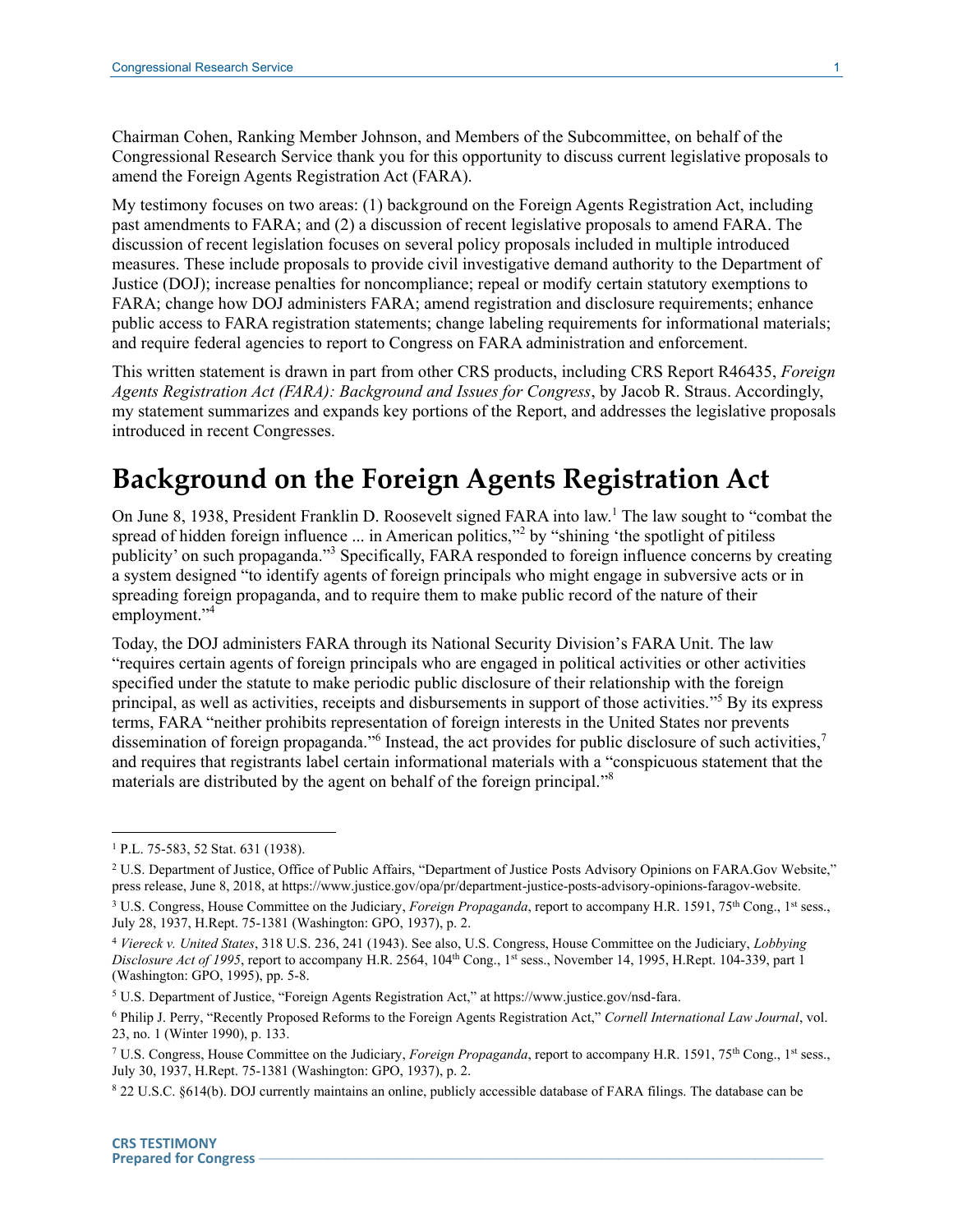$\overline{a}$ 

#### **Foreign Influence Concerns: Founding to World War II**

During the Revolutionary War, the Continental Congress had entered into an alliance with France to help the colonies defeat the British.<sup>9</sup> After the war, the Framers of the Constitution debated how best to guard against foreign influence on offices of the United States.<sup>10</sup> The result was the Foreign Emoluments Clause, a specific provision against a federal officer's acceptance of an emolument, office, or title granted by a foreign state without the consent of Congress.<sup>11</sup>

President George Washington also addressed foreign influence. In his 1796 farewell address, President Washington wrote:

Against the insidious wiles of foreign influence (I conjure you to believe me, fellow citizens) the jealousy of a free people ought to be constantly awake, since history and experience prove that foreign influence is one of the most baneful foes of republican government.<sup>12</sup>

After Washington's address, foreign influence continued to be an issue for the government. In the early days of the republic, several incidents brought the role of foreign influence to prominence. In 1808, for example, the House of Representatives agreed to a resolution creating a committee to investigate allegations that General James Wilkinson, General of the Army, was a Spanish agent.<sup>13</sup> Although General Wilkinson was ultimately acquitted,<sup>14</sup> the ongoing interest by foreign governments to influence American public policy was perceived as a continuing threat for much of the next century.<sup>15</sup>

<sup>11</sup> U.S. Constitution, Article I, section 9, clause 8. For more information on the Emoluments Clause, see "Foreign Emoluments Clause," in CRS Report R45992, *The Emoluments Clauses and the Presidency: Background and Recent Developments*, by Michael A. Foster and Kevin J. Hickey; and CRS In Focus IF11086, *The Emoluments Clauses of the U.S. Constitution*, by Kevin J. Hickey and Michael A. Foster.

accessed at https://efile.fara.gov/ords/fara/f?p=1381:1:760783791264:::::.

<sup>9</sup> For example, see C.H. Van Tyne, "Influence which Determined the French Government to Make the Treaty with America, 1778," *The American Historical Review*, vol. 21, no. 3 (April 1916), pp. 528-541; C.H. Van Tyne, "French Aid Before the Alliance of 1778," *The American Historical Review*, vol. 31, no. 1 (October 1925), pp. 20-40; and Orville T. Murphy, "The Battle of Germantown and the Franco-American Alliance of 1778," *The Pennsylvania Magazine of History and Biography*, vol. 82, no. 1 (January 1958), pp. 55-64.

<sup>&</sup>lt;sup>10</sup> Gouverneur Morris, among others, expressed this concern on July 5, 1787, during discussions about the Constitution. The *Records of the Federal Convention of 1787* reports the following about Morris's remarks: "How far foreign powers would be ready to take part in the confusions he would not say. Threats that they will be invited have it seems been thrown out. He drew the melancholy picture of foreign intrusions as exhibited in the History of Germany, and urged it as a standing lesson to other nations." *Records of the Federal Convention of 1787*, edited by Max Farrand, vol. 1 (New Haven: Yale University Press, 1911), p. 530, at https://memory.loc.gov/cgi-bin/query/r?ammem/hlaw:@field(DOCID+@lit(fr001157)).

<sup>12</sup> U.S. Senate, United States Senate Historical Office, *Washington's Farewell Address to the People of the United States*, S.Pub. 115-5 (Washington: GPO, 2017), pp. 20-21, at

https://www.senate.gov/artandhistory/history/resources/pdf/Washingtons\_Farewell\_Address.pdf#page=24.

<sup>&</sup>lt;sup>13</sup> "General Wilkinson," House debate, *Annuals of the Congress of the United States*, vol. 18 (January 18, 1808), pp. 1461-1462. President James Madison gave General Wilkinson back his commission on February 14, 1812. In explaining why General Wilkinson was being recommissioned, President Madison wrote "that although there are instances in the Court, as well as in the conduct of the Officer on trial, which are evidently and justly objectionable, his acquittal of the several charges agst.[sic] him is approved, and his sword is accordingly ordered to be restored." Andro Linklater, *An Artist in Treason: The Extraordinary Double Life of General James Wilkinson* (New York: Walker Publishing Company, 2009), p. 294.

<sup>14</sup> Thomas Robson Hay, "Some Reflections on the Career of General James Wilkinson," *The Mississippi Valley Historical Review*, vol. 21, no. 4 (March 1935), p. 486.

<sup>&</sup>lt;sup>15</sup> "Non-Intervention," *Congressional Globe* vol. 21 (January 19, 1852), p. 298. For example, as early as 1852, a joint resolution was introduced to reaffirm "that governments are instituted among men to secure the inalienable rights of life, liberty, and the pursuits of happiness" and resolved that the government "will perseveringly adhere to, as a principle of international action, the advice given by Washington in his Farewell Address: ... 'Against the insidious wiles of foreign influence.'"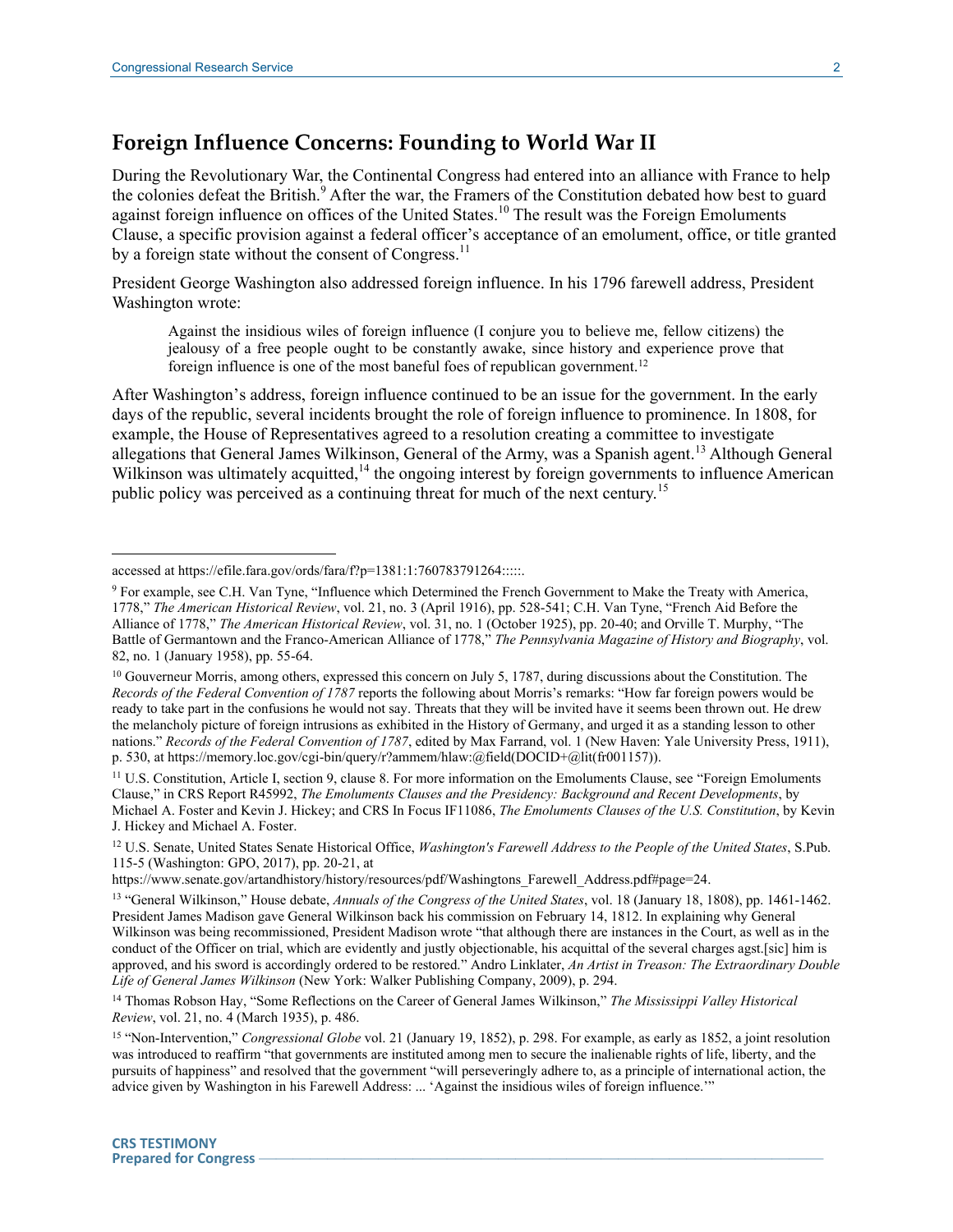The idea of regulating foreign influence dates to at least the early 1900s, when the first pieces of legislation aimed at directly addressing the real or perceived possibility of foreign influence in American politics were introduced. These measures generally would have required the registration of individuals or groups seeking to influence public policy or promote propaganda. Some measures would have banned certain classes of individuals from acting as foreign agents.<sup>16</sup> Laws that address foreign influence have generally favored transparency in order to "preserve in this country the freedom of speech and freedom of the press."<sup>17</sup>

### **Foreign Agents Registration Act of 1938**

With the rise of Nazism in 1930s Germany, concern about foreign propaganda and influence grew in the United States.<sup>18</sup> To address the growing threat of propaganda, in 1934 the House of Representatives created the Special Committee on Un-American Activities.<sup>19</sup> The special committee was instructed to conduct an

investigation of (1) the extent, character, and objects of Nazi propaganda activities in the United States, (2) the diffusion within the United States of subversive propaganda that is instigated from foreign countries and attacks the principle of the form of government as guaranteed by our Constitution, and (3) all other questions in relation thereto that would aid Congress in any necessary remedial legislation.<sup>20</sup>

After a thorough investigation, in 1935, the special committee made several recommendations. These included enacting legislation to require representatives of foreign governments, political parties, or companies to register with the government; restricting the length of stay in the United States of foreigners engaged in propaganda activities; and prohibiting individuals from advocating for "the overthrow or destruction by force and violence of the Government of the United States."<sup>21</sup>

In the 75<sup>th</sup> Congress (1937-1938), Representative John McCormack, former chair of the special committee, introduced the bill (H.R. 1591) that would become FARA.<sup>22</sup> As summarized by the House Judiciary Committee, the bill, as introduced, would have required "all persons who are in the United States for political propaganda purposes ... to register with the State Department and to supply information about their political propaganda activities, their employers, and the terms of their contracts." 23

<sup>&</sup>lt;sup>16</sup> For example, in 1917 (65<sup>th</sup> Congress), three measures were introduced in the House. These measures would have required the filing of certain information by groups and individuals seeking to influence legislation or public opinion (H.R. 5287); prohibited the making of untrue statements under oath to influence the passage or defeat of measures that dealt with a foreign nation (H.R. 2585); and restricted aliens from acting as foreign agents without notification to and consent from the U.S. government (H.R. 2583). The House did not consider any of these measures.

<sup>&</sup>lt;sup>17</sup> Testimony of Carl J. Austrian, American-Jewish Committee, in U.S. Congress, House Committee on the Judiciary, Subcommittee No. 1, *To Require the Registration of Certain Persons Employed by Agencies To Disseminate Propaganda in the U.S.*, hearing on H.R. 1591, 75<sup>th</sup> Cong., 1<sup>st</sup> sess., June 16, 1937, unpublished (Washington: GPO, 1937), p. 28.

<sup>&</sup>lt;sup>18</sup> U.S. Congress, Special Committee on Un-American Activities, *Investigation of Nazi and Other Propaganda*, 74<sup>th</sup> Cong., 1<sup>st</sup> sess., February 15, H.Rept. 153 (Washington: GPO, 1935), p. 2.

<sup>&</sup>lt;sup>19</sup> H.Res. 198 (73<sup>rd</sup> Congress), agreed to March 20, 1934.

 $20$  H.Res. 198 (73 $rd$  Congress).

<sup>&</sup>lt;sup>21</sup> U.S. Congress, Special Committee on Un-American Activities, *Investigation of Nazi and Other Propaganda*, 74<sup>th</sup> Cong., 1<sup>st</sup> sess., February 15, H.Rept. 153 (Washington: GPO, 1935), p. 25. See also 54 Stat. 670 and 18 U.S.C. §2385.

<sup>22</sup> "Public Bills and Resolutions," *Congressional Record*, vol. 81, part 1 (January 5, 1937), p. 34.

<sup>&</sup>lt;sup>23</sup> U.S. Congress, House Committee on the Judiciary, *Foreign Propaganda*, report to accompany H.R. 1591, 75<sup>th</sup> Cong., 1<sup>st</sup> sess., July 30, 1937, H.Rept. 1381 (Washington: GPO, 1937), p. 2.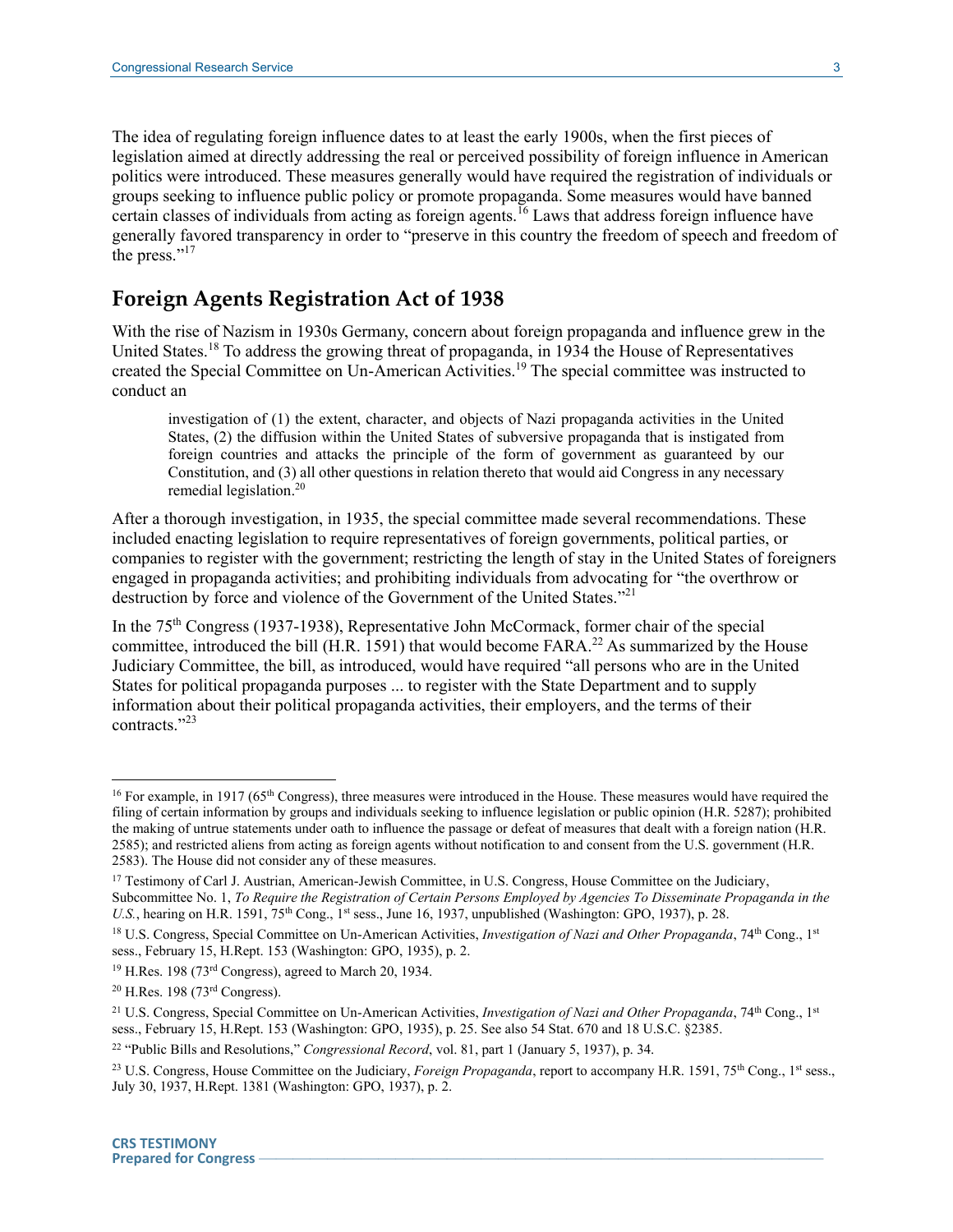During a hearing on foreign influence legislation before a House Judiciary Committee subcommittee, Representative McCormack testified on the need for registration and disclosure legislation. He said:

Now what is the evidence? Naturally you gentlemen would ask the question "What is the evidence; what is the necessity for this?" We found during our investigation that Ivy L. Lee, one of the biggest and most powerful public relations firms [in] this country was indirectly in the employ of the German Government. Now I say indirectly. How was it? They were employed by a Swiss firm, foreign industry, controlled by the German dye industry, and Mr. Lee in his own testimony admitted when he was making his report to his principals that he knew the report was going to the members of the German Government, his reports, he admitted, were strictly political advice, advising as to what kind of speeches the members of the German Government should make for consumption in the United States; advising them on different questions. That will all be shown in the evidence which this subcommittee obtained from him during the short while it was engaged in this investigation.<sup>24</sup>

On June 8, 1938, President Roosevelt signed FARA into law.<sup>25</sup>

As enacted,<sup>26</sup> FARA required certain persons acting on behalf of a foreign principal<sup>27</sup> to register with the government (originally the Secretary of State). <sup>28</sup> Registration under the act was triggered when the person became an "agent of a foreign principal" by acting as "a public-relations counsel, publicity agent, or as agent, servant, representative, or attorney" to a foreign principal.<sup>29</sup> Registration was required to be made "under oath" and include information about the registrant's contact information, contracts "of employment under which such person acts or agrees to act as an agent," compensation under the contract, and foreign principals represented.<sup>30</sup> Recertification was required every six months.<sup>31</sup> The Secretary of State was required to keep records permanently and authorized to prescribe regulations for "public examination and inspection" of those records.<sup>32</sup> The law also carried penalties for willful noncompliance and materially false statements or omissions that included the potential for fines and prison time.<sup>33</sup>

<sup>28</sup> P.L. 75-583, §2.

 $\overline{a}$ 

<sup>31</sup> P.L. 75-583, §3.

<sup>32</sup> P.L. 75-583, §4.

<sup>33</sup> P.L. 75-583, §5.

<sup>24</sup> Testimony of Representative John McCormack, in U.S. Congress, House Committee on the Judiciary, Subcommittee No. 1, *To Require the Registration of Certain Persons Employed by Agencies To Disseminate Propaganda in the U.S.*, hearing on H.R. 1591, 75th Cong., 1st sess., June 16, 1937, unpublished (Washington: GPO, 1937), p. 4.

<sup>25</sup> "Message from the President," *Congressional Record*, vol. 83, part 8 (June 9, 1938), p. 8636. For more information on the debate and legislative process, see "Foreign Propaganda," debate in the House, *Congressional Record*, vol. 81, part 7 (August 3, 1937), pp. 8037-8038; "Dissemination of Propaganda in the United States," debate in the Senate, *Congressional Record*, vol. 83, part 6 (May 17, 1938), pp. 7052-7053; "Registration of Persons Employed to Disseminate Propaganda—Conference Report," *Congressional Record*, vol. 83, part 7 (May 27, 1938), pp. 7619-7620; and "Registration of Certain Persons Disseminating Propaganda," *Congressional Record*, vol. 83, part 7 (June 2, 1938), pp. 8021-8022.

<sup>26</sup> P.L. 75-583, 52 Stat. 631 (1938).

<sup>&</sup>lt;sup>27</sup> P.L. 75-583,  $\S1(c)$ . FARA originally defined "foreign principal" as "the government of a foreign country, a political party of a foreign country, a person domiciled abroad, or any foreign business, partnership, association, corporation, or political organization."

<sup>&</sup>lt;sup>29</sup> P.L. 75-583, §1(d). FARA originally defined "agent of a foreign principal," in full, to mean "any person who acts or engages or agrees to act as a public-relations counsel, publicity agent, or as agent, servant, representative, or attorney for a foreign principal or for any domestic organization subsidized directly or indirectly in whole or in part by a foreign principal. Such term shall not include a duly accredited diplomatic or consular officer of a foreign government who is so recognized by the Department of State of the United States, nor a person, other than a public-relations counsel, or publicity agent, performing only private, nonpolitical, financial, mercantile, or other activities in furtherance of the bona fide trade or commerce of such foreign principal."

<sup>30</sup> P.L. 75-583, §2. FARA originally required individuals who were then acting as an agent of a foreign principal to register within 30 days, and individuals who become an agent of a foreign principal after enactment to register "forthwith."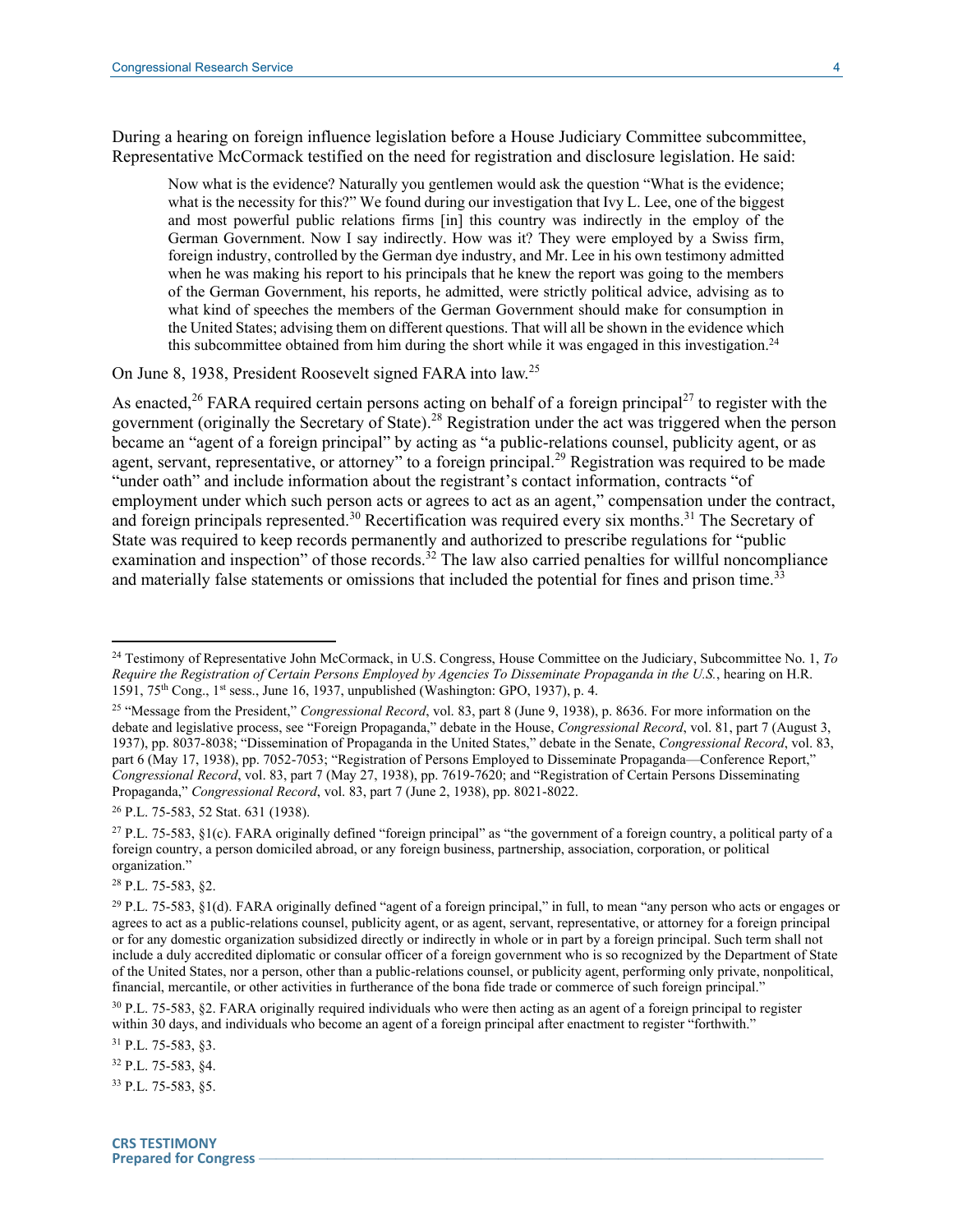#### **Amendments to FARA**

As enacted, FARA required the registration and disclosure of information by individuals and groups engaged in propaganda activities in the United States on behalf of a foreign principal client. After approximately a year of implementation, the law was amended to make some technical changes to the definition of "foreign principal" and "agent of a foreign principal," clarify the exemption for accredited or consular officers of a foreign government, and adjust the public availability of records from former foreign agents. $34$ 

Since the 1939 amendments, Congress has substantially revised FARA on three additional occasions in response to the changing nature of representation of foreign entities in the United States. These changes occurred in 1942, 1966, and 1995.

Broadly, the 1942 Amendments were an effort to capture the information thought necessary to understand foreign propaganda efforts.<sup>35</sup> As enacted, the 1942 amendments<sup>36</sup>

- expanded the definitions of persons who are considered to be foreign principals and foreign agents;
- transferred administration of the law from the Department of State to the  $DOJ<sub>1</sub><sup>37</sup>$
- expanded information required in initial registration statements and supplemental disclosures;<sup>38</sup>
- created exemptions for accredited diplomats or consular officers; non-public relations counsels, publicity agents, or information-service employees; officials of recognized foreign governments; diplomatic or consular staff; individuals engaged in bona fide trade, religious, and educational activities; and agents of countries deemed vital to the defense of the United States;<sup>39</sup>
- defined "political propaganda"<sup>40</sup> and required propaganda materials to be labeled appropriately<sup>41</sup> and submitted to the Attorney General and the Library of Congress;<sup>42</sup>
- required preservation of records and allowance for public inspection;  $43$  and

- <sup>39</sup> P.L. 77-532, §1(3).
- $^{40}$  P.L. 77-532, §1(1)(j).
- <sup>41</sup> P.L. 77-532, §1(4)(b).

<sup>34</sup> P.L. 76-319, 53 Stat. 1244 (1939). The 1939 amendments redefined "foreign principal" to include domestic entities funded by foreign principals and expand the definition of "agent of a foreign principal" to include individuals compensated by or under the direction of a foreign principal. U.S. Congress, House Committee on the Judiciary, *Amending the Act Requiring Registration of Agents of Foreign Principals*, report to accompany H.R. 5988, 76<sup>th</sup> Cong., 1<sup>st</sup> sess., May 31, 1939, H.Rept. 711 (Washington: GPO, 1939), pp. 1-2; and U.S. Congress, Senate, Committee on the Judiciary, *Amending the Act Requiring Registration of Agents of Foreign Principals*, report to accompany H.R. 5988, 76<sup>th</sup> Cong., 1<sup>st</sup> sess., July 25, 1939, S.Rept. 902 (Washington: GPO, 1939), pp. 1-2.

<sup>35</sup> Bruce Lannes Smith, "Democratic Control of Propaganda through Registration and Disclosure I," *Public Opinion Quarterly*, vol. 6, no. 1 (Spring 1942), pp. 27-40; and Bruce Lannes Smith "Democratic Control of Propaganda through Registration and Disclosure II," *Public Opinion Quarterly*, vol. 7, no. 4 (Winter 1943), pp. 707-719.

<sup>36</sup> P.L. 77-532, 56 Stat. 248 (1942). U.S. Department of Justice, *The Foreign Agents Registration Act of 1938, As Amended and the Rules and Regulations Prescribed by the Attorney General*, Washington, DC, 1942, p. 2. For more information on the 1942 amendments, see CRS Report R46435, *Foreign Agents Registration Act (FARA): Background and Issues for Congress*, by Jacob R. Straus.

<sup>37</sup> P.L. 77-532, §2.

<sup>38</sup> P.L. 77-532, §1(2).

<sup>42</sup> P.L. 77-532, §1(4)(a).

<sup>43</sup> P.L. 77-532, §1(5)-(6).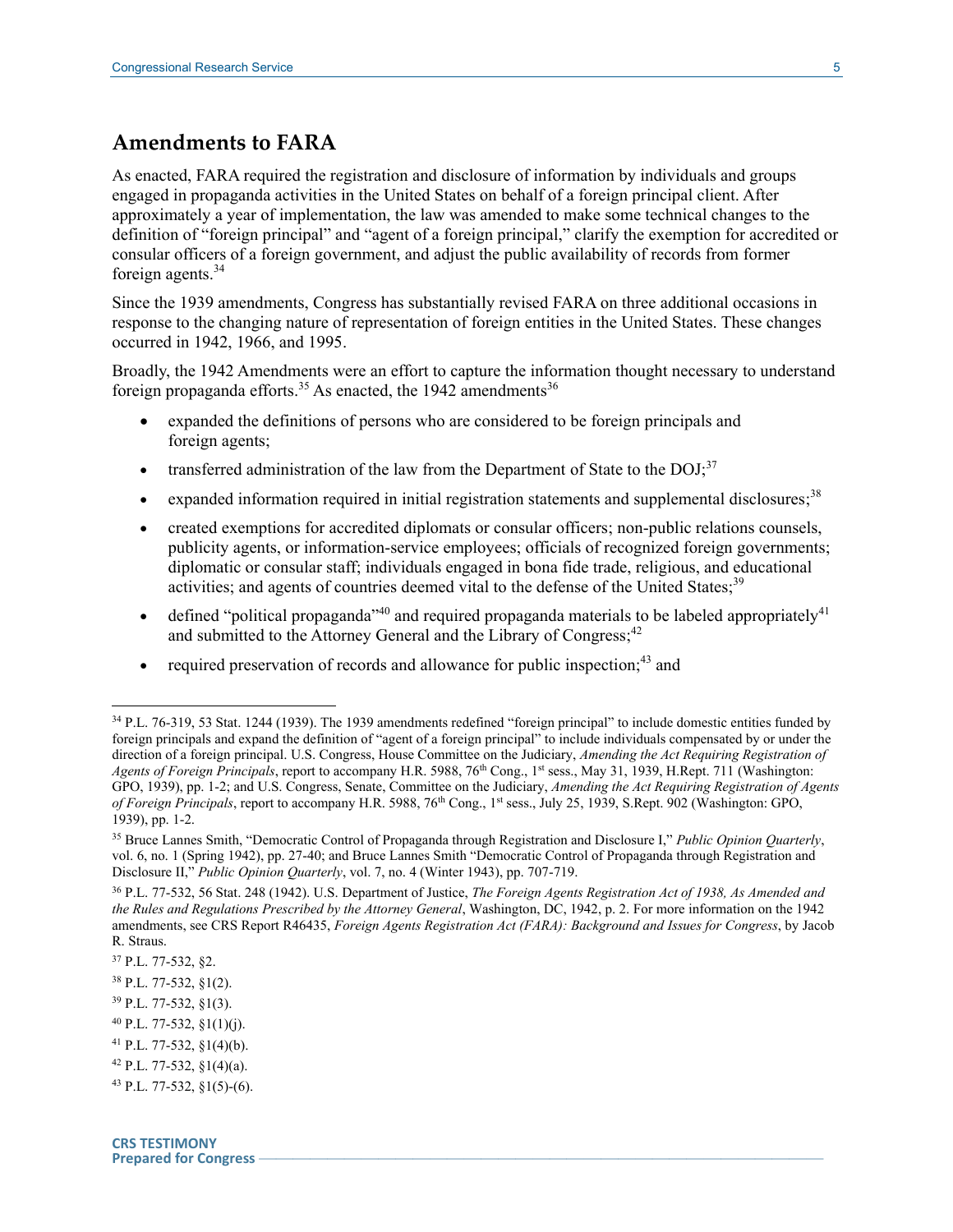established penalties for noncompliance.<sup>44</sup>

Following the 1942 amendments, FARA implementation and enforcement focused on propaganda and the dissemination of information potentially harmful to America's democracy.<sup>45</sup> After World War II, as fears about Nazi propaganda started to wane, the statute reportedly went largely unenforced by the DOJ,<sup>46</sup> with approximately nine FARA cases prosecuted by the department through the early 1960s.<sup>47</sup>

In at least partial response to the role of foreign representatives during the 1962 consideration of the Sugar Act Amendments,<sup>48</sup> Congress began to take an active interest in potentially updating FARA to address lobbying by representatives of foreign governments, with the Senate Foreign Relations Committee authorizing a staff investigation.<sup>49</sup> The result were amendments that shifted the law's focus from propaganda to advocacy activities.<sup>50</sup> As enacted, the 1966 FARA amendments

- expanded several definitions, including the terms "foreign principal" and "agent of a foreign principal," and added definitions for "political activities" and "political consultant"; 51
- clarified exemptions for individuals and companies that are not required to register under the law and provided that the Attorney General can provide for exemptions by regulation; $52$
- specified a registration timeline and the content of registration and disclosure statements, including details of campaign contributions;<sup>53</sup>
- changed the requirements for labeling and filing of political propaganda;<sup>54</sup> and
- vested enforcement authority in the Attorney General and specified maximum fines and jail time for noncompliance.<sup>55</sup>

 $\overline{a}$ 

<sup>48</sup> U.S. Congress, Senate Committee on Governmental Affairs, Subcommittee on Oversight of Government Management, *The Federal Lobbying Disclosure Laws*, 102nd Cong., 1st sess., June 20, July 16, and September 25, 1991, S.Hrg. 102-377 (Washington: GPO, 1991), p. 487; and Daniel M. Berman and Robert A. Heineman, "Lobbying by Foreign Governments on the Sugar Act Amendments of 1962," *Law and Contemporary Problems*, vol. 26, no. 2 (Spring 1963), p. 416, at https://scholarship.law.duke.edu/cgi/viewcontent.cgi?article=2961&context=lcp.

<sup>49</sup> In 1962, the Senate Foreign Relations Committee authorized a staff investigation into "nondiplomatic activities of representatives of foreign governments, and the extent to which such representatives attempt to influence the policies of the United States and affect the national interest." The staff investigation concluded, "...there has been an increasing number of incidents involving attempts by foreign governments, or their agents, to influence the conduct of American foreign policy by techniques outside normal diplomatic channels." U.S. Congress, Senate Committee on Foreign Relations, *Nondiplomatic*  Activities of Representatives of Foreign Governments, committee print, 87<sup>th</sup> Cong., 2<sup>nd</sup> sess., July 1962 (Washington: GPO, 1962), p. v.

<sup>50</sup> P.L. 89-486, 80 Stat. 244 (1966). For a detailed history of the 1966 amendment, see CRS Report R46435, *Foreign Agents Registration Act (FARA): Background and Issues for Congress*, by Jacob R. Straus.

 $51$  P.L. 89-486, §1(1)-(5).

<sup>52</sup> P.L. 89-486, §1(5), §2(7), and §3.

<sup>54</sup> P.L. 89-486, §4.

<sup>44</sup> P.L. 77-532, §1(8).

<sup>45</sup> David L. Simiele, "Disclosure Under the Foreign Agents Registration Act of 1938, as Amended, Note," *Western Reserve Law Review*, vol. 14, issue 3 (June 1963), pp. 579-590.

<sup>46</sup> Francis R. O'Hara, "The Foreign Agents Registration Act-The Spotlight of Pitiless Publicity," *Villanova Law Review*, vol. 10, no. 3 (Spring 1965), p. 441.

<sup>47</sup> O'Hara (1965), p. 441; and "Attorneys under the Foreign Agents Registration Act of 1938," *Harvard Law Review* vol. 78, no. 3 (January 1965), pp. 619-634.

<sup>53</sup> P.L. 89-486, §2

<sup>55</sup> P.L. 89-486, §7.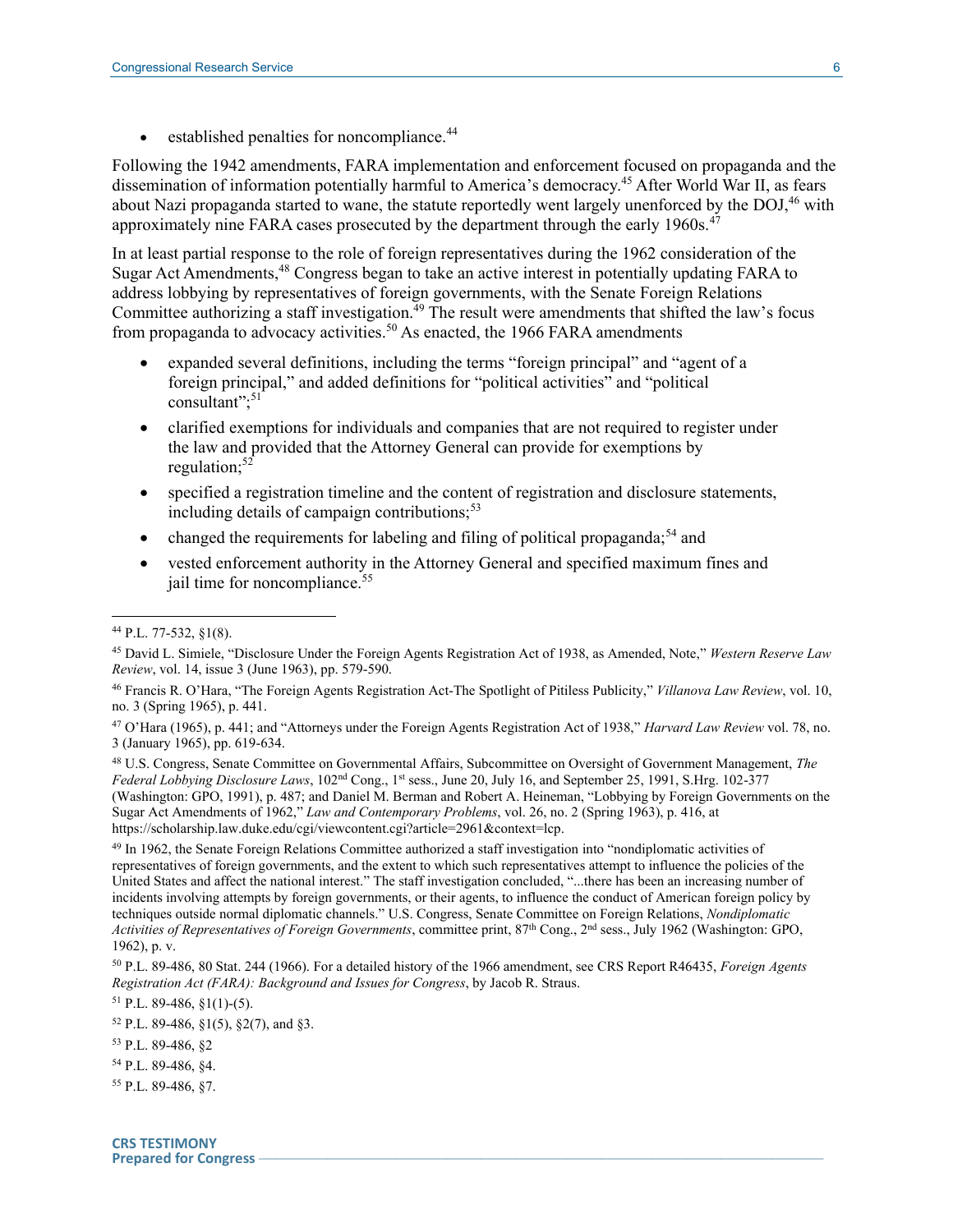In December 1995, Congress created the Lobbying Disclosure Act (LDA) as a replacement for the Regulation of Lobbying Act of 1946.<sup>56</sup> Although the LDA focused on domestic lobbying, it also contained four FARA amendments. As summarized in a House Judiciary Committee report, the LDA amendments to FARA were as follows:

(1) FARA is limited to agents of foreign governments and political parties. Lobbyists of foreign corporations, partnerships, associations, and individuals are required to register under the Lobbying Disclosure Act, where applicable, but not under FARA.

(2) The so-called "U.S. subsidiary exemption" is eliminated from FARA. This Subsection grants an exemption to activities on behalf of a foreign-owned company in the United States that further the bona fide commercial, industrial, or financial interests of the U.S. subsidiary.

(3) The applicability of the so-called "lawyers' exemption" is clarified by changing the exemption's application only to communications with agency officials in the context of those specific instances set out in this amendment. These include judicial proceedings, law enforcement proceedings, and agency proceedings required by statute or regulation to be conducted on the record.

(4) The term "political propaganda" is eliminated from the Act, and replaced by the term "informational materials." 57

In 2007, the Honest Leadership and Open Government Act (HLOGA) further amended FARA.<sup>58</sup> The HLOGA amendments required the Attorney General to develop an electronic filing system and to make the accompanying database available to the public.<sup>59</sup>

In December 2021, the DOJ issued an advance notice of proposed rulemaking to seek public comments on potential clarification, modernization, and amendment to existing FARA regulations.<sup>60</sup> DOJ's FARA regulations were last amended in 2007.<sup>61</sup>

# **Legislative Proposals and Considerations for Congress**

In recent years, general interest in FARA arguably has increased.<sup>62</sup> Reflecting that attention, various Members of Congress have introduced multiple measures to amend parts of FARA.<sup>63</sup> A review of these bills reveals several trends. Broadly, these bills propose to:

- provide civil investigative demand authority to DOJ;
- change the penalties that could be imposed for non-compliance;

<sup>56</sup> P.L. 104-65, 109 Stat. 691 (1995); 2 U.S.C. §§1601-1614. For more information on the Lobbying Disclosure Act, see CRS Report R44292, *The Lobbying Disclosure Act at 20: Analysis and Issues for Congress*, by Jacob R. Straus.

<sup>57</sup> U.S. Congress, House, Committee on the Judiciary, *Lobbying Disclosure Act of 1995*, report to accompany H.R. 2564, 104th Cong., 1st sess., H.Rept. 104-339, Part 1, November 14, 1995 (Washington: GPO, 1995), p. 21.

<sup>58</sup> P.L. 110-81, §212, 121 Stat. 749 (2007).

<sup>59</sup> P.L. 110-81, §212.

<sup>60</sup> Department of Justice, "Clarification and Modernization of Foreign Agents Registration Act (FARA) Implementing Regulations," 86 *Federal Register* 70787, December 13, 2021, at https://www.federalregister.gov/documents/2021/12/13/2021- 26936/clarification-and-modernization-of-foreign-agents-registration-act-fara-implementing-regulations.

<sup>61</sup> 28 C.F.R. §§5.1–5.1101.

<sup>62</sup> For example, see Justin Wise, "ABA Adopts Resolution Pushing for FARA Overhaul," *LAW360*, February 14, 2022, at https://www.law360.com/articles/1464158/aba-adopts-resolution-pushing-for-fara-overhaul.

 $^{63}$  CRS conducted a search of Congress.gov from the  $111<sup>th</sup>$  Congress (2009-2010), the first Congress after the enactment of FARA reforms in HLOGA, to the  $117<sup>th</sup>$  Congress (2021-2022, through March 22, 2022) to identify legislation that proposed to amend FARA. Overall, the search returned approximately 170 measures that contained the term "foreign agents registration act."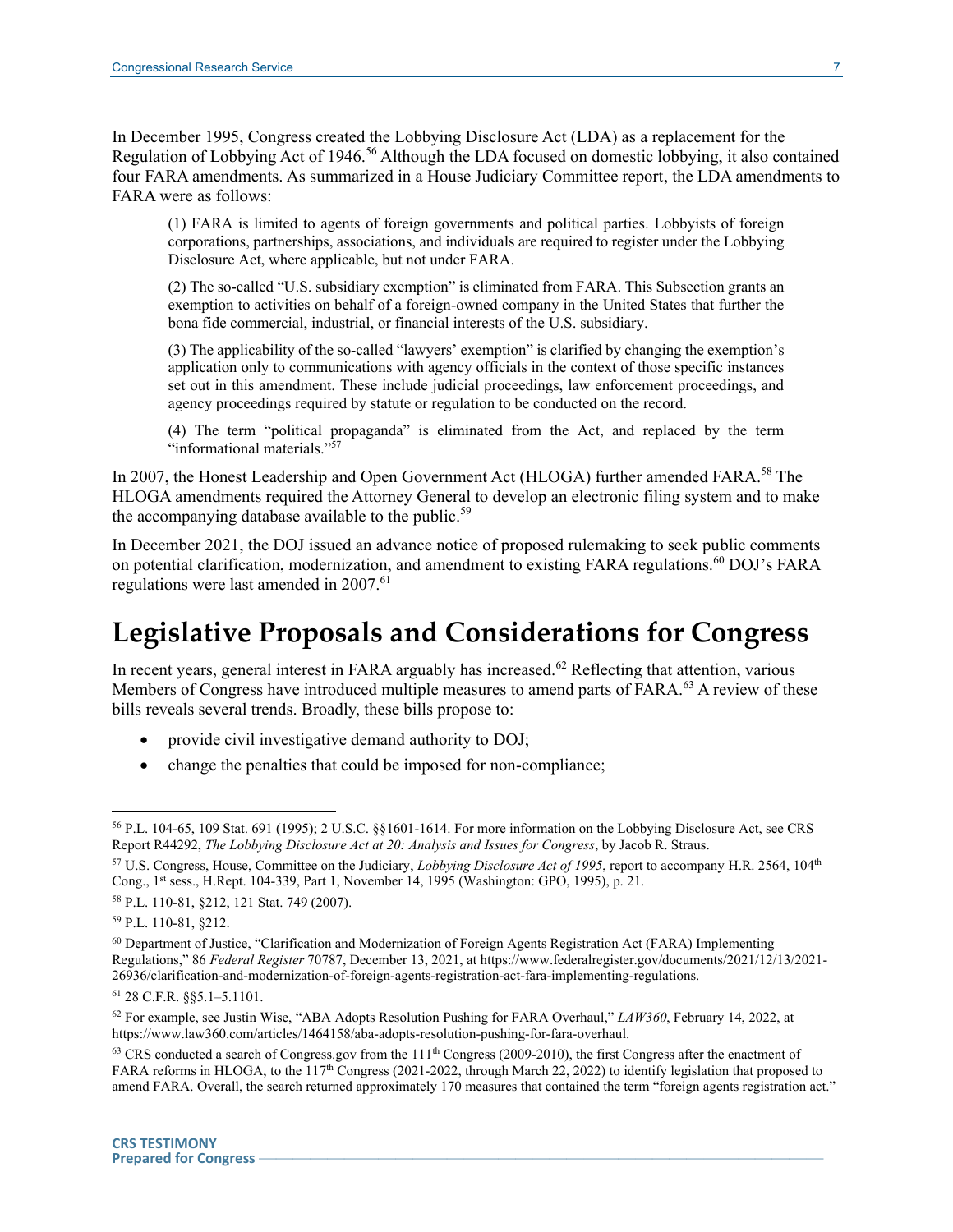- repeal or modify exemptions to FARA;
- modify the administration of FARA by DOJ;
- amend FARA registration and disclosure requirements and public access to documents;
- alter the requirements for labeling of informational materials;
- restrict certain former officials from acting as foreign agents (referred to below as "revolving door" provisions); and
- require DOJ, the DOJ Inspector General (IG), and/or the Government Accountability Office (GAO) to report on FARA's implementation, administration, and enforcement.

### **Civil Investigative Demand (CID) Authority**

The Department of Justice reports that since 2007, it has successfully prosecuted 14 FARA cases.<sup>64</sup> Several bills would provide the DOJ with civil investigative demand (CID) authority, to aid the agency in the potential prosecution of FARA cases.<sup>65</sup> CID authority is "a type of subpoena that allows the Department of Justice to obtain documents, require responses to interrogatories, and take depositions."<sup>66</sup> Drawn from a similar provision in the False Claims Act,  $67$  CIDs "are effectively administrative subpoenas that the Department [of Justice] may issue to demand documents, interrogatory answers, or moral testimony from any persons with information relevant to an investigation."<sup>68</sup>

During a 2018 House Judiciary Committee markup of legislation to amend FARA, proponents of providing DOJ CID authority argued, "CID authority … will make the job easier, it will enhance enforcement of FARA, and it will pursue the underlying objectives of the legislation that has been a part of our law since 1938." <sup>69</sup> Opponents argued that CID could "raise Fourth Amendment and other constitutional concerns." 70

#### **Penalties**

 $\overline{a}$ 

Several bills would change available penalties for FARA non-compliance. Under current law, criminal and civil penalties are potentially available.<sup>71</sup> Several bills propose to enhance available fines for failure

<sup>67</sup> 31 U.S.C. §§3729-3733. For more information on the False Claims Act, see U.S. Department of Justice, "The False Claims Act," at https://www.justice.gov/civil/false-claims-act; CRS Report R40785, *Qui Tam: The False Claims Act and Related Federal Statutes*, by Charles Doyle; and CRS Report R40786, *Qui Tam: An Abridged Look at the False Claims Act and Related Federal Statutes*, by Charles Doyle.

<sup>69</sup> Rep. Mike Johnson, in *Markup of H.R. 4170*, p. 45.

<sup>64</sup> U.S. Department of Justice, "Recent FARA Cases," at https://www.justice.gov/nsd-fara/recent-cases.

<sup>&</sup>lt;sup>65</sup> For example, see H.R. 2811, H.R. 4170, H.R. 6249, S. 625, and S. 2039 (115<sup>th</sup> Congress); S. 1762 (116<sup>th</sup> Congress); and H.R. 4847 and S. 1724 (117<sup>th</sup> Congress).

<sup>66</sup> Rep. Bob Goodlatte, in U.S. Congress, House, Committee on the Judiciary, *Markup of H.R. 4170, The "Disclosing Foreign Influence Act*,*"* January 17, 2018, p. 5, at https://docs.house.gov/meetings/JU/JU00/20180117/106786/HMKP-115-JU00- Transcript-20180117.pdf [hereinafter, *Markup of H.R. 4170*]. For more information, see CRS Legal Sidebar LSB10060, *House Judiciary to Mark Up H.R. 4170, the Disclosing Foreign Influence Act*; and *Seila Law LLC v. Consumer Financial. Protection Bureau*, 140 S. Ct. 2183, 2194 (2020).

<sup>68</sup> Rep. Bob Goodlatte, in *Markup of H.R. 4170*, p. 7.

<sup>70</sup> Rep. Jerrold Nadler, in *Markup of H.R. 4170*, p. 8. The Fourth Amendment protects people against unreasonable searches and seizures by the government. For more information, see CRS *Constitution Annotated*, "Fourth Amendment," at https://constitution.congress.gov/browse/amendment-4/; and United States Courts, "What does the Fourth Amendment Mean?" at https://www.uscourts.gov/about-federal-courts/educational-resources/about-educational-outreach/activity-resources/what-does-0.

<sup>71</sup> 22 U.S.C. §618 and 18 U.S.C. §3571. U.S. Department of Justice, "FARA Enforcement," at https://www.justice.gov/nsdfara/fara-enforcement.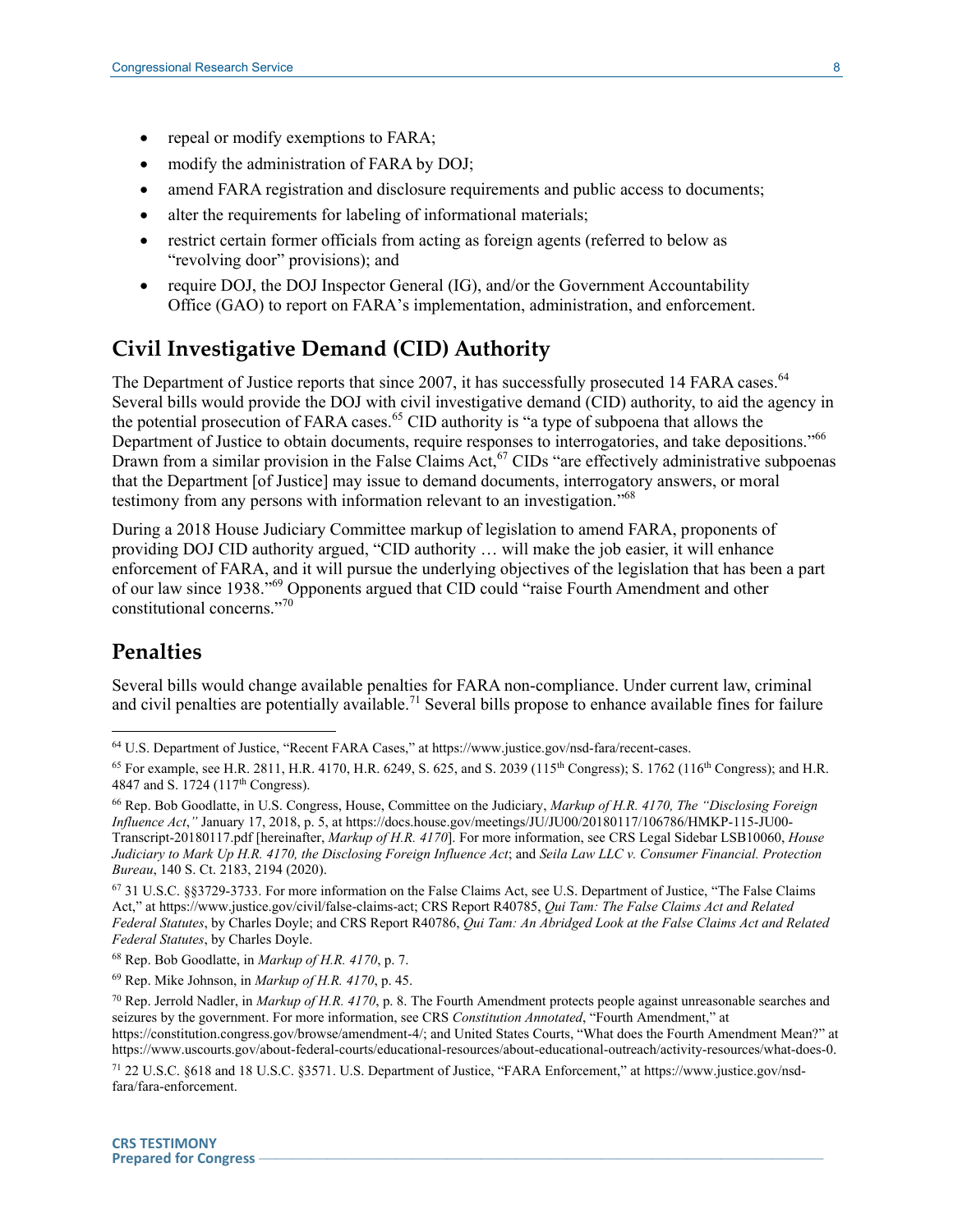to file timely or complete registration or supplemental disclosure statements,<sup>72</sup> or failure to remedy a defective filing.<sup>73</sup> Additionally, several proposals would prohibit foreign principals from paying the fines of a person convicted under FARA and would allow the DOJ to use fines to offset enforcement costs.<sup>74</sup>

Historically, Congress has debated the need for increased penalties and fines. For example, in 1977, during debate on a proposed FARA amendment that was not adopted, Senator George McGovern noted that the law included "severe criminal penalties and injunctions—which experience has shown to be timeconsuming and on occasion inadequate to the circumstances of today's world."<sup>75</sup> Subsequently, a GAO report found that the FARA Unit could be strengthened by "permitting the Unit to assess administrative fines for minor violations, an enforcement tool stronger than letters and quicker than injunctive actions, and ... increasing the existing fines to reflect changed economic conditions."<sup>76</sup> In 2016, the DOJ IG noted that Federal Bureau of Investigation (FBI) personnel "believe that FARA carries a penalty sufficient enough to serve as a deterrent to both the agent and his foreign principal or to induce the target of an investigation ...."<sup>77</sup> Other observers have disagreed and argued for additional penalties. One 1990 study noted that FARA's criminal penalties seem to be "rarely use[d] ... because of the difficulty in proving intent" and that "administrators have increasingly relied upon civil remedies."<sup>78</sup>

#### **Exemptions**

 $\overline{a}$ 

Certain individuals, who might otherwise be considered agents of a foreign principal, are exempt from registering under FARA. FARA includes eight exemptions. They are for (a) diplomatic or consular officers; (b) officials of a foreign government; (c) staff members of diplomatic or consular officers; (d) private and nonpolitical activities and the solicitation of funds; (e) religious, scholastic, or scientific pursuits; (f) defense of foreign government vital to United States defense; (g) legal representation of a disclosed foreign principal before a U.S. court or agency; and (h) filers under the Lobbying Disclosure Act  $(LDA).$ <sup>79</sup>

The responsibility to establish whether an exemption might be available to a potential filer "rests upon the person for whose benefit the exemption is claimed."<sup>80</sup> Therefore, potential filers who fall within one of the exemption categories self-select their exemption and do not notify the DOJ.<sup>81</sup> DOJ has issued

<sup>80</sup> 5 C.F.R. §5.300.

<sup>&</sup>lt;sup>72</sup> For example, see S. 1762 (116<sup>th</sup> Congress); and H.R. 1419, H.R. 4847, and S. 2093 (117<sup>th</sup> Congress).

<sup>&</sup>lt;sup>73</sup> For example, see S. 1762 (116<sup>th</sup> Congress), H.R. 1419 and H.R. 4847 (117<sup>th</sup> Congress).

<sup>&</sup>lt;sup>74</sup> For example, see H.R. 1419, H.R. 4847, and S. 2093 (117<sup>th</sup> Congress).

<sup>75</sup> Sen. George McGovern, "Federal Registration of Foreign Lobbying and Propaganda Act," remarks in the Senate, *Congressional Record*, vol. 123, part 22 (August 5, 1977), p. S27505.

<sup>76</sup> U.S. Government Accountability Office, *Improvements Needed in the Administration of Foreign Agent Registration*, ID-80-51, July 31, 1980, p. 8, https://www.gao.gov/products/id-80-51.

<sup>77</sup> U.S. Department of Justice, Office of the Inspector General, *Audit of the National Security Division's Enforcement and Administration of the Foreign Agents Registration Act*, Audit Division 16-24, September 2016, p. 11, at https://oig.justice.gov/reports/2016/a1624.pdf#page=16 [hereinafter, *DOJ IG 2016 Audit*].

<sup>78</sup> Philip J. Perry, "Recently Proposed Reforms to the Foreign Agents Registration Act," *Cornell International Law Journal*, vol. 23, no. 1 (Winter 1990), p. 144.

<sup>79</sup> 22 U.S.C. §613. For more information on exemptions to FARA, see "Figure 1. Exemptions to Registration Under the Foreign Agents Registration Act," in CRS Report R46435, *Foreign Agents Registration Act (FARA): Background and Issues for Congress*, by Jacob R. Straus.

<sup>81</sup> U.S. Department of Justice, "Do I Need to Contact the FARA Unit to Qualify for an Exemption?" *Frequently Asked Questions*, at https://www.justice.gov/nsd-fara/frequently-asked-questions#16. Agents of a foreign principal who claim an exemption do not appear in the DOJ's FARA database. To access filings, see U.S. Department of Justice, "Search Filings," at https://efile.fara.gov/ords/f?p=1235:10.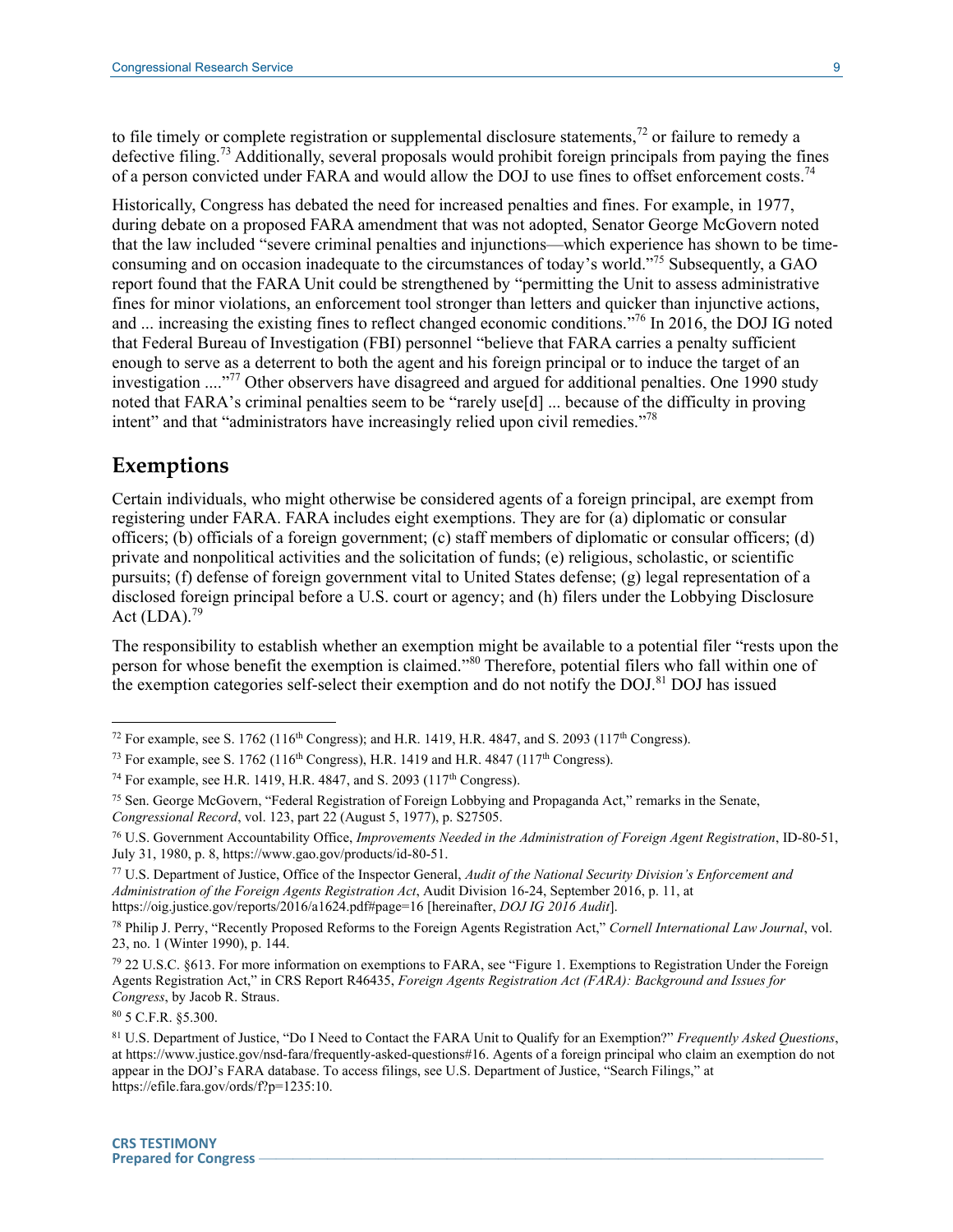regulations on exemptions in Title 28 of the *Code of Federal Regulations*, and has issued advisory opinions on several of the exemptions. 82

Recent proposals have focused primarily on four exemptions: private and nonpolitical activities;<sup>83</sup> religious, scholastic, or scientific pursuits;<sup>84</sup> legal representation of a disclosed foreign principal;<sup>85</sup> and the LDA filer.<sup>86</sup> Those in favor of amending the exemptions often seek to limit opportunities for potential foreign agents to avoid reporting their advocacy activity.<sup>87</sup> They also generally argue that a repeal or limitation of exemptions might serve to increase the number of registrations, could promote transparency,<sup>88</sup> and provide a more accurate count of foreign agents.<sup>89</sup> In evaluating whether to amend FARA's existing exemptions, one consideration might focus on who determines whether an exemption would apply to a prospective registrant.<sup>90</sup>

#### **Administration**

The DOJ National Security Division's FARA Unit administers the law.<sup>91</sup> The FARA Unit receives, reviews, and monitors FARA registration and disclosure statements;<sup>92</sup> performs periodic "formal

<sup>84</sup> 22 U.S.C. §613(e).

 $\overline{a}$ 

- <sup>85</sup> 22 U.S.C. §613(g).
- <sup>86</sup> 22 U.S.C. §613(h).

<sup>89</sup> For example, see Project on Government Oversight, *Loopholes, Filing Failures, and Lax Enforcement: How the Foreign Agents Registration Act Falls Short*, December 16, 2014, at https://www.pogo.org/report/2014/12/loopholes-filing-failures-andlax-enforcement-how-foreign-agents-registration-act-falls-short/.

<sup>90</sup> In 1977, during debate on the Federal Registration of Foreign Lobbying and Propaganda Act (S. 2045), Senator George McGovern raised the potential that FARA could be amended to "require foreign agents to clear a claimed exemption with the Department of Justice." See Sen. George McGovern, "Federal Registration of Foreign Lobbying and Propaganda Act," remarks in the Senate, *Congressional Record*, vol. 123, part 22 (August 5, 1977), p. S27505. Under current regulations (28 C.F.R. §5.2), potential registrants are encouraged to ask for an advisory opinion from the DOJ FARA Unit. The DOJ FARA Unit provides copies of recent advisory opinions at https://www.justice.gov/nsd-fara/advisory-opinions#.

<sup>91</sup> 22 U.S.C. §§612, 620; 28 C.F.R. §§5.1-5.1101.

<sup>92</sup> *DOJ IG 2016 Audit*, p. 3. Every six months, the Attorney General is required to report to Congress "concerning administration of [FARA] ..., including registrations filed ... and the nature, sources and content of political propaganda disseminated and distributed." The DOJ issued the most recent FARA report in December 2019. The report noted, "[d]uring the six-month period ending December 31, 2019, the Department received 74 new registration statements and terminated 33 registrations. A total of 451 active registrations, representing 716 foreign principles, were on file during the period of July 1, 2019 through December 31, 2019." For more information, see U.S. Department of Justice, Report of the Attorney General to the Congress of the United States on the Administration of the Foreign Agents Registration Act of 1938, as amended, for the six months ending December 31, 2019," p. 11, at https://www.justice.gov/nsd-fara/page/file/1448896/download.

<sup>82 5</sup> C.F.R. §§5.301-307. The DOJ's December 2021 advance notice of proposed rulemaking solicits feedback on amending the regulations on exemptions. See https://www.federalregister.gov/d/2021-26936/p-26.

<sup>83</sup> 22 U.S.C. §613(d). Exemptions under this section are also sometimes referred to as the "commercial exemption."

 $87$  For example, see H.R. 2819 and H.R. 4170 (115<sup>th</sup> Congress); H.R. 5150, §605(b) (116<sup>th</sup> Congress); and H.R. 1535, H.R. 2055, H.R. 3390, H.R. 4792, H.R. 4847, S. 577, S. 687, and S. 1754 (117<sup>th</sup> Congress). Under FARA, the DOJ Inspector General (IG) found that organizations like "think tanks, non-governmental organizations, university and college campus groups, foreign media entities, and grassroots organizations that receive funding and direction from foreign governments ... generally claim that they act independently of foreign control or are not serving a foreign interest and are not required to register." See, *DOJ IG 2016 Audit*, p. iii.

<sup>88</sup> Rep. Mike Johnson, in *Markup of H.R. 4170*, p. 16.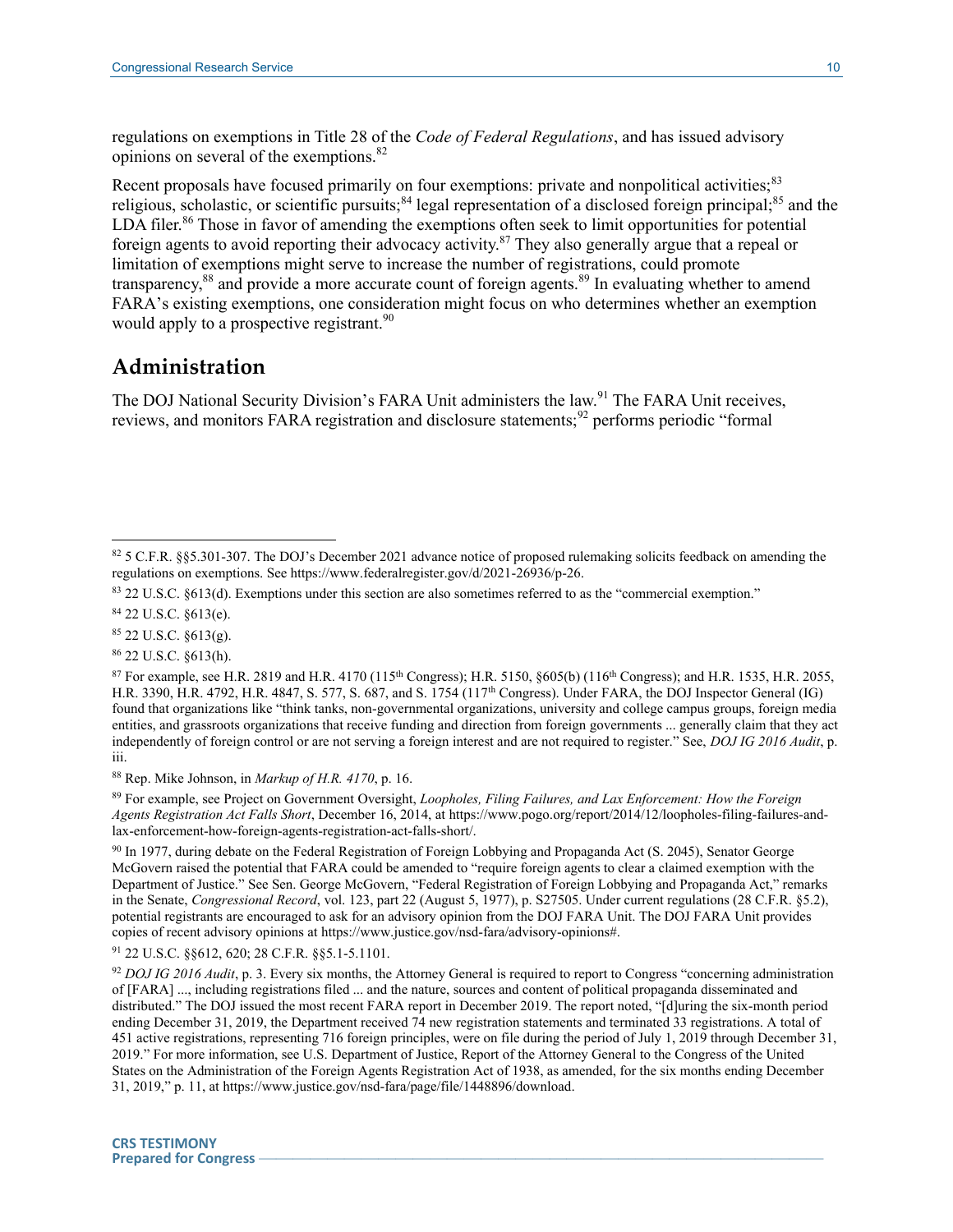inspections to assess the adequacy" of filings;<sup>93</sup> and issues advisory opinions.<sup>94</sup> At the time of the DOJ IG audit in 2016, the IG reported that the FARA Unit had eight employees.<sup>95</sup>

Several legislative proposals would provide DOJ with additional administrative and/or enforcement tools. For example, several bills would establish a FARA investigation and enforcement unit within DOJ that could "take appropriate legal action against individuals suspected of violating this Act," and "coordinate any such legal activities with the United States Attorney for the relevant jurisdiction."<sup>96</sup> Current proposals do not specify if this would be a different entity than the current DOJ FARA Unit.

Proposed changes to the administration or enforcement of FARA could require additional funding or staffing resources. From an administrative perspective, additional staff might be used to process and review disclosure statements and informational material submissions.<sup>97</sup> From an enforcement perspective,<sup>98</sup> additional staffing or funding could provide the DOJ additional resources for the investigation and potential prosecution of non-compliant foreign agents.<sup>99</sup>

## **Disclosure Requirements and Public Accessibility**

Most recent FARA proposals do not propose to change the type of information currently required to be disclosed, but rather focus on how often reports are filed and how filings are made publicly accessible. For example, several proposals would amend FARA and require quarterly, rather than semiannual, reports.<sup>100</sup> Proponents believe that quarterly reports would align FARA reporting with LDA reporting, which is already required on a quarterly basis.<sup>101</sup> They also argue that more frequent disclosure would increase transparency and provide additional information for potential DOJ enforcement.<sup>102</sup>

In addition to changing reporting timelines, some legislative proposals would amend FARA to require that DOJ provide registration and disclosure statements in a digitized, searchable format on its FARA website.<sup>103</sup> Currently, FARA filings are electronically available and are searchable by registrant number, registrant name, registration start and end date, status (active or terminated), and when the DOJ received

<sup>93</sup> *DOJ IG 2016 Audit*, pp. 3, 16.

<sup>94</sup> *DOJ IG 2016 Audit*, p. 3. For a list of public advisory opinions, see U.S. Department of Justice, "Advisory Opinions," at https://www.justice.gov/nsd-fara/advisory-opinions.

<sup>&</sup>lt;sup>95</sup> The DOJ IG noted that "during our audit the FARA Unit was comprised of one Unit Chief, who is also an attorney; two staff attorneys; one Supervisory Program Manager; one Intelligence Research Specialist; one Program Specialist; and two Case Management Specialists." *DOJ IG 2016 Audit*, p. 3.

<sup>&</sup>lt;sup>96</sup> H.R. 1419 (117<sup>th</sup> Congress). For other similar provisions, see H.R. 1467 and H.R. 1612 (116<sup>th</sup> Congress).

<sup>97</sup> U.S. General Accounting Office, *Foreign Agent Registration: Justice Needs to Improve Program Administration*, GAO/NSIAD-90-250, July 30, 1990, p. 4, at https://www.gao.gov/assets/220/213011.pdf#page=5.

<sup>98</sup> 22 U.S.C. §618. For a list of enforcement actions by the FARA Unit, see Department of Justice, "Recent FARA Cases," at https://www.justice.gov/nsd-fara/recent-cases.

<sup>99</sup> U.S. General Accounting Office, *Foreign Agent Registration: Justice Needs to Improve Program Administration*, GAO/NSIAD-90-250, July 30, 1990. In 1980, GAO recommended that the DOJ "seek authority to (1) give the Justice Department additional enforcement measures, including administrative subpoena powers, and (2) require individuals to submit written notification of all exemption claims prior to engaging in the representation of a foreign principal." GAO reported that DOJ has sought these authorities. To date, Congress has not enacted legislation to address these concerns. U.S. General Accounting Office, *Improvements Needed in the Administration of Foreign Agent Registration*, ID-80-51, July 31, 1980, https://www.gao.gov/assets/140/130020.pdf.

<sup>&</sup>lt;sup>100</sup> For example, see S. 2039 and H.R. 4170 (115<sup>th</sup> Congress).

<sup>101</sup> 2 U.S.C. §1604(a).

<sup>102</sup> Rep. David Cicilline, *Markup of H.R. 4170*, p. 25.

<sup>103</sup> See, for example, H.R. 1566 and H.R. 1, §7104. (116<sup>th</sup> Congress). For more information on H.R. 1, including its FARA provisions, see CRS In Focus IF11097, *H.R. 1: Overview and Related CRS Products*, coordinated by R. Sam Garrett.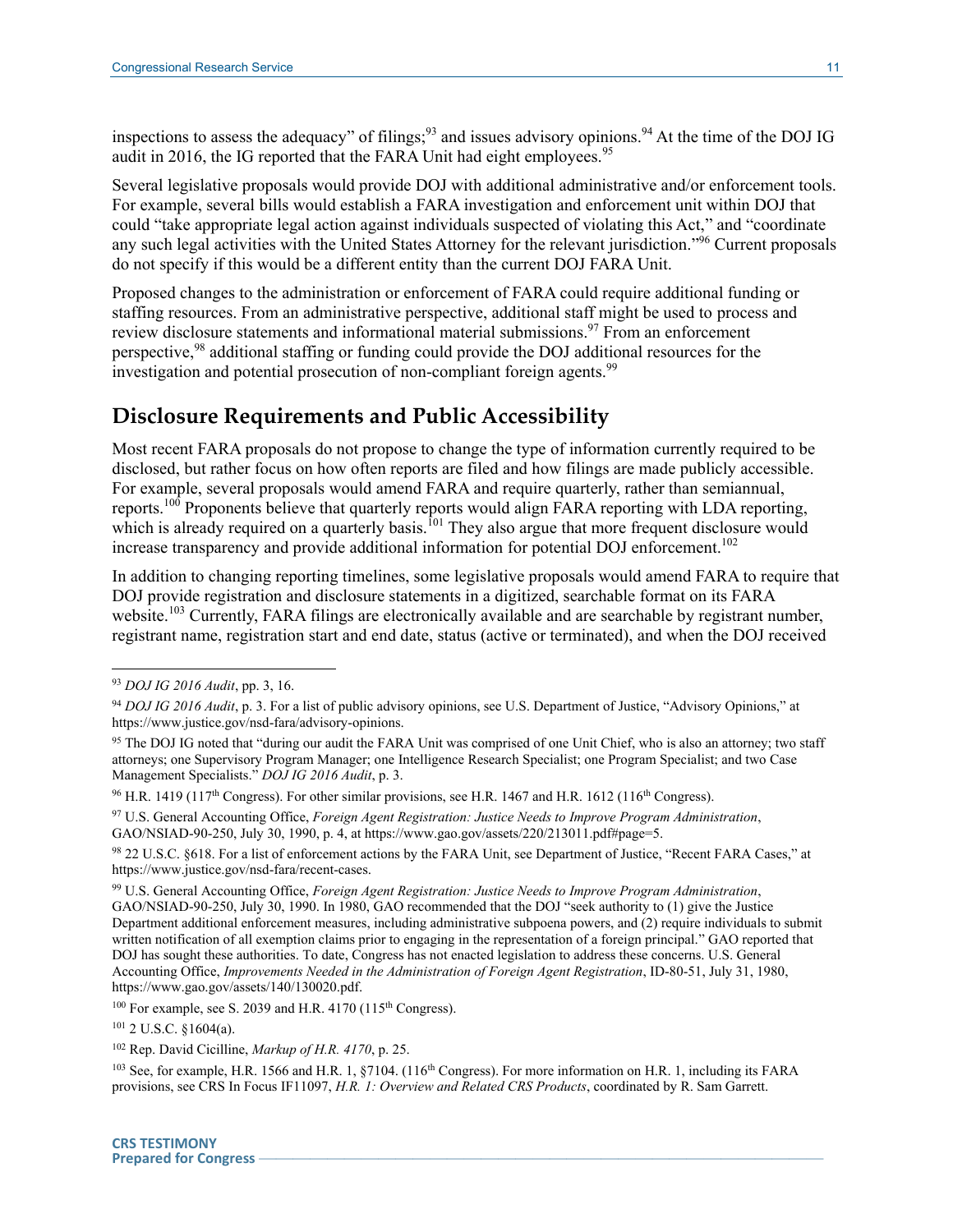the filing.<sup>104</sup> Other information required on FARA forms is not currently searchable. This includes registrant occupation, salary, or contributions from foreign principals, among others.

## **Labeling Informational Materials**

FARA requires the disclosure of certain informational materials to the DOJ.<sup>105</sup> Informational materials are "items, in both physical and electronic form, that an agent disseminates in interstate commerce on behalf of a foreign principal."<sup>106</sup> To distribute such materials in interstate or foreign commerce, the registered agent must label informational materials with a "conspicuous statement," to identify "that the materials are distributed by the agent on behalf of the foreign principal, and that additional information is on file with the Department of Justice."<sup>107</sup>

As social media have become a more popular form of communication and information dissemination, questions have arisen about whether social media communications are, or should be, covered as informational materials under FARA.<sup>108</sup> To address this question, several bills have been introduced that would formally define email and social media posts as "informational materials" under FARA.<sup>109</sup> Officially defining social media posts as informational materials would clarify that a foreign agent would be required to provide the DOJ their social media posts along with other informational materials.<sup>110</sup>

# **Revolving Door Provisions**

Current law requires that certain former executive and legislative branch officials serve a one-year "cooling off" period before performing certain representational or advocacy activities on behalf of foreign governments or foreign political parties.<sup>111</sup> In recent years, reports and studies have evaluated former federal and congressional officials' use of the "revolving door" to become foreign agents, and some have noted anecdotal examples of individuals who may or may not be in compliance with the law.<sup>112</sup> To address the concern that former federal government officials might not be observing statutory "cooling

 $\overline{a}$ 

<sup>108</sup> For example, see Joshua R. Fattal, "FARA on Facebook: Modernizing the Foreign Agents Registration Act to Address Propagandists on Social Media," *New York University Journal of Legislation and Public Policy*, vol. 21, no. 4 (2019), pp. 903- 948; and *US v. Concord Management & Consulting LLC* (347 F. Supp. 3d 28 (2018)), p. 49.

<sup>&</sup>lt;sup>104</sup> U.S. Department of Justice, "Search Filings," at https://efile.fara.gov/ords/f?p=1235:10.

<sup>105</sup> 22 U.S.C. §614.

<sup>106</sup> U.S. Department of Justice, "What are Informational Materials?" *Frequently Asked Questions*, at https://www.justice.gov/nsdfara/frequently-asked-questions#44.

<sup>107</sup> 22 U.S.C. §614(b). For more information on the labeling of informational materials, see "Section 614—Filing and Labeling of Political Propaganda," in CRS Report R46435, *Foreign Agents Registration Act (FARA): Background and Issues for Congress*, by Jacob R. Straus. For additional regulations on the labeling of informational materials, see 28 C.F.R. §5.402.

 $109$  For example, see H.R. 281 and S. 625 (115<sup>th</sup> Congress).

<sup>110</sup> Proposed legislation, generally does not address how social media posts might be captured and stored. Currently, if a foreign agent believes that a social media post constitutes informational materials, he or she would capture them as a PDF document and include them in FARA filings. U.S. Department of Justice, "How Do I File Copies of Social Media?" *Frequently Asked Questions*, at https://www.justice.gov/nsd-fara/frequently-asked-questions#50.

<sup>111</sup> 18 U.S.C. §207(f). For more information on the revolving door, see CRS Report R45946, *Executive Branch Service and the "Revolving Door" in Cabinet Departments: Background and Issues for Congress*, by Jacob R. Straus.

<sup>112</sup> For example, see Nick Robinson, "The Foreign Agents Registration Act is Broken: Stepping Up Enforcement of FARA Before Reforming the Act is a Recipe for Disaster," *Foreign Policy*, July 22, 2019, at https://foreignpolicy.com/2019/07/22/theforeign-agents-registration-act-is-broken; Jeffrey Lazarus, Amy McKay, and Lindsey Herbel, "Who Walks Through the Revolving Door?: Examining the Lobbying Activities of Former Members of Congress," *Interest Groups & Advocacy*, vol. 5, no. 1 (2016), pp. 82-100; and Michael E. Shepard and Hye Young You, "Exit Strategy: Career Concerns and Revolving Doors in Congress," *American Political Science Review*, vol. 114, no. 1 (February 2020), pp. 270-284.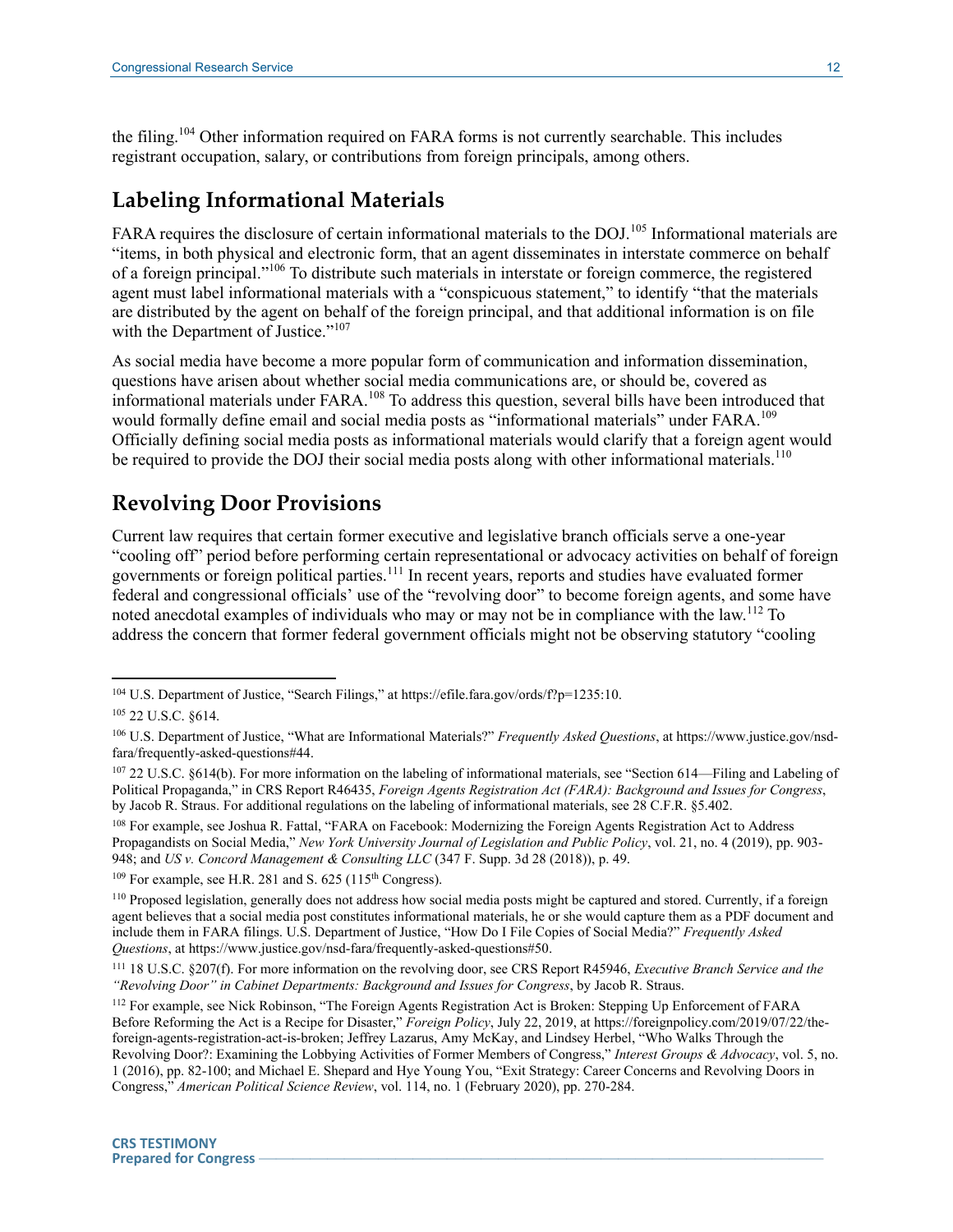off" periods, legislation has been introduced to alter restrictions on former Members of Congress, congressional employees, and/or executive branch officials from becoming foreign agents.<sup>113</sup>

Restrictions on covered officials are often designed to discourage them from representing foreign clients within the "cooling off" period specified by the law.<sup>114</sup> Such "cooling off" periods exist for other activities including trade or treaty negotiations, certain representational communications, and attempts to influence governmental decision making in proscribed post-employment periods.<sup>115</sup>

### **Reports on FARA Administration, Implementation, and Enforcement**

In addition to proposing amendments to various sections of FARA, several bills would also require the Attorney General, the DOJ, the DOJ IG, or GAO to evaluate FARA administration, implementation, and enforcement and make recommendations. Some bills would require reports on specific provisions of FARA. For example, several recent measures would ask the Attorney General or the Comptroller General  $(GAO)$  to examine the use of FARA exemptions,  $^{116}$  including by potential foreign agents for named foreign governments.<sup>117</sup>

Other reporting requirements would mandate a broader examination of FARA administration and enforcement. Broader report proposals would require

- the Attorney General (AG) to analyze the "legal, policy, and procedural challenges to the effective enforcement" and/or create a "comprehensive strategy" to improve FARA enforcement and administration: $118$
- the AG to submit annual reports to Congress on the use of Civil Investigative Demand Authority (CID); $^{119}$
- $\bullet$  the DOJ IG to conduct a review of FARA;<sup>120</sup> and
- the Comptroller General to review the comprehensive strategy and/or conduct an audit of the FARA LDA exemption.<sup>121</sup>

Congress commonly requests reports from executive branch agencies or GAO.<sup>122</sup> Often, these reports cover specific areas and the reporting entity makes recommendations for potential legislative, regulatory, or administrative changes.

<sup>&</sup>lt;sup>113</sup> Some proposals would ban certain employees from becoming foreign agents or propose that they are not entitled to certain post-employment benefits while engaged as a foreign agent (H.R. 3505 (115<sup>th</sup> Congress)). Others would increase the cooling off period from the current 1 year to 10 years or more (H.R. 4343 (112th Congress); H.R. 3389 and H.R. 6844 (117<sup>th</sup> Congress)).

<sup>114</sup> For example, see U.S. Congress, Senate Committee on the Judiciary, *Integrity in Post-Employment Act*, report to accompany S. 2334, 99<sup>th</sup> Cong., 2<sup>nd</sup> sess., August 12, 1986, S.Rept. 99-396 (Washington: GPO, 1986), pp. 7-11.

<sup>115</sup> 18 U.S.C. 207. For more information on the revolving door, see CRS Report R45946, *Executive Branch Service and the "Revolving Door" in Cabinet Departments: Background and Issues for Congress*, by Jacob R. Straus.

 $116$  For example, see H.R. 1,  $$4431$  ( $117<sup>th</sup>$  Congress), which would require the Comptroller General to "conduct and submit to Congress an assessment of the implications of the exemption provided under the Foreign Agents Registration Act."

<sup>&</sup>lt;sup>117</sup> See H.R. 6742, §342, and S. 3652, §341 (117<sup>th</sup> Congress), which would require the Attorney General, in consultation with the Secretary of State, to submit a report to Congress on filings under LDA and FARA of individuals who represent the Russian Federation.

<sup>118</sup> For example, see S. 1762, §5 (116th Congress), H.R. 1, §7107; H.R. 337, §4; H.R. 1724, §5; and H.R. 4847, §209(a) (117th Congress).

<sup>&</sup>lt;sup>119</sup> For example, see H.R. 4847, §209(c) and S. 1724, §5(c) (117<sup>th</sup> Congress).

<sup>120</sup> For example, see H.R. 4847, §209(b) and S. 1724, §5(b) (117<sup>th</sup> Congress).

<sup>121</sup> For example, see H.R. 4847, §201 and S. 1724, §§6-7.

<sup>122</sup> For more information on GAO and IG reports and recommendations, see CRS In Focus IF11807, *GAO and Inspector General Recommendations to Agencies: An Introduction*, by Ben Wilhelm.